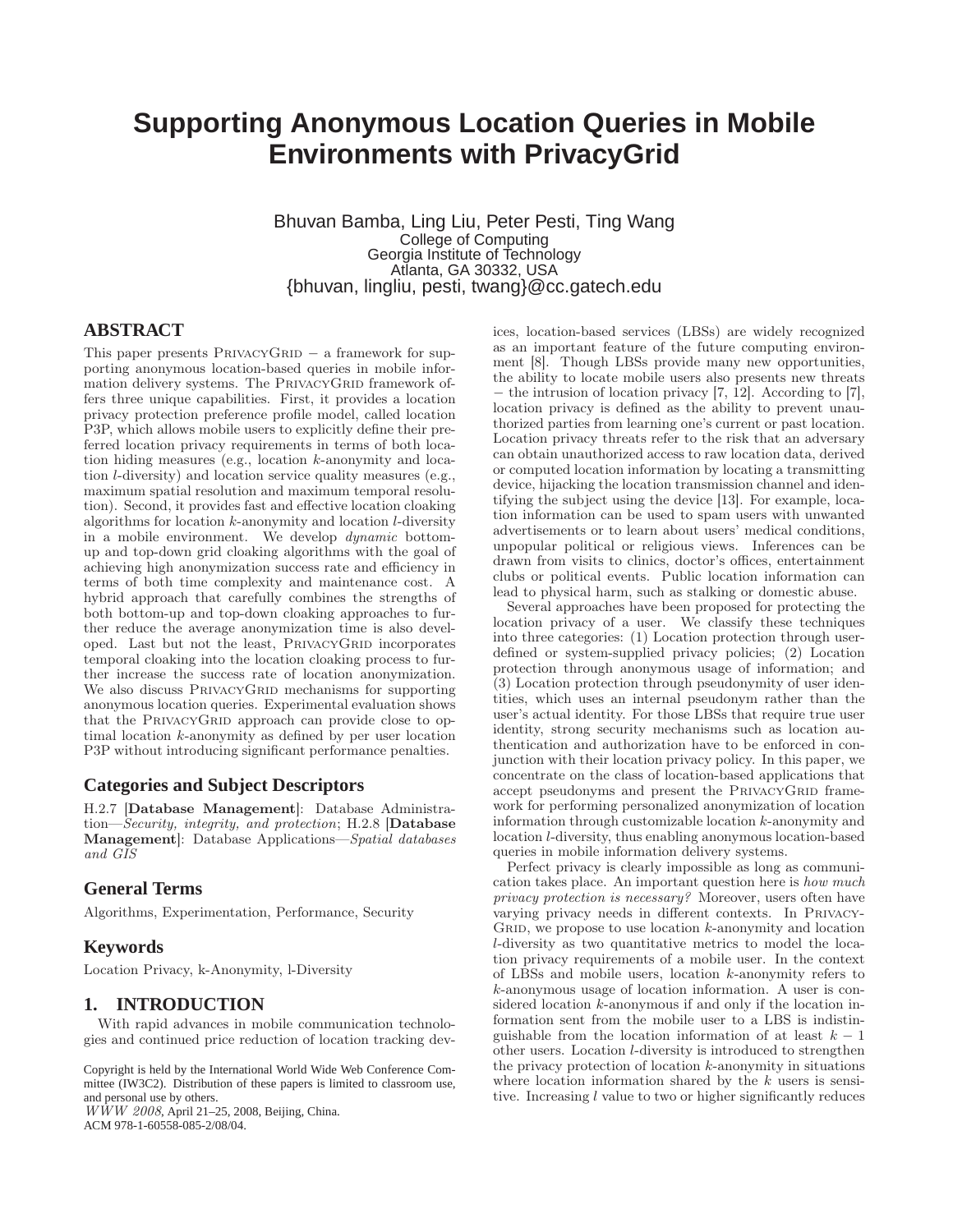the probability of linking a static location or a symbolic address (such as church, restaurant, doctor's office) to a mobile user. Location perturbation is an effective technique for implementing personalized location k-anonymity and location l-diversity. Cloaking methods typically perturb the location information by reducing its resolution in terms of time and space, referred to as spatial cloaking and temporal cloaking respectively [12].

In this paper, we present the PRIVACYGRID approach to support anonymous location-based queries in mobile information delivery systems. The design of PRIVACYGRID provides a unified and yet effective location anonymization framework for all types of location queries so that mobile users can enjoy the convenience of LBSs without revealing their exact location information. We make three unique contributions in this paper. First, we provide a location privacy preference profile model, called location P3P, which allows mobile users to explicitly define their preferred location privacy requirements in terms of both location hiding measures (i.e., location  $k$ -anonymity and location  $l$ -diversity) and location QoS measures (i.e., maximum spatial resolution and maximum temporal resolution). Our location P3P model supports personalized and continuously changing privacy needs of a diverse user base. Second, we develop fast and effective cloaking algorithms for providing location k-anonymity and location l-diversity while maintaining the utility of LBSs. Concretely, our dynamic expansion technique for bottom-up grid cloaking and dynamic reduction technique for top-down grid cloaking provide high anonymization success rate and yet are efficient in terms of both time complexity and maintenance costs. We also propose a hybrid approach that combines the bottom-up and top-down search of location cloaking regions to further lower the average anonymization time. Last but not the least, we incorporate temporal cloaking functionality into the PrivacyGrid location perturbation process. Deferred processing of location anonymization requests within the temporal delay constraint further enhances the anonymization success rate while maintaining the desired quality of service (QoS). Our discussion on the new capabilities required for processing anonymous location queries exhibits the benefits of using small cloaking regions for anonymous query processing. The PRIVACYGRID approach is evaluated through extensive experimentation, thus verifying that PRIVACYGRID location cloaking algorithms can provide close to optimal location anonymity as defined by per user location P3P without introducing significant performance penalties.

#### **2. RELATED WORK**

The k-anonymity approach to privacy protection was first developed for protecting published medical data [19]. kanonymity guarantees the inability of the adversary to distinguish an individual record from at least k−1 other records. [6, 15] provide solutions for optimal k-anonymization. Personalization of privacy requirements has attracted attention recently [10, 20]. Other related work includes anonymization of high dimensional relations [4] and extending the concept of k-anonymization via l-diversity [17], t-closeness [16] and m-invariance [21].

The concept of location k-anonymity was introduced in [12] where  $k$  is set to be uniform for all users. The concept of personalized location k-anonymity with customizable QoS specifications, first introduced in [10], is adopted by several others [18, 11]. Most popular solutions for location privacy [12, 10, 18] have adopted the trusted third party anonymization model, which has been successfully deployed in other areas such as Web browsing [1]. Two representative approaches to personalized location anonymization are the CliqueCloak algorithm introduced in [10] and the Casper system [18]. The *CliqueCloak* algorithm relies on the ability to locate a clique in a graph to perform location cloaking, which is expensive and shows poor performance for large  $k$ . The Casper approach performs the location anonymization using the quadtree-based pyramid data structure, allowing fast cloaking. However, due to the coarse resolution of the pyramid structure and lack of mechanisms to ensure QoS and constrain the size of the cloaking region, the cloaking areas in Casper are much larger than necessary, leading to poor QoS perceived by the users. Our experiments show that the PRIVACYGRID approach outperforms Casper and other existing location anonymization approaches in terms of efficiency and effectiveness, producing cloaking regions that meet both location privacy and location service quality requirements.

In contrast to the trusted third party anonymizer model, a couple of research projects, with Prive [11] being the most representative one, attempt to remove the trusted third party anonymizer by relying on a decentralized cooperative peer to peer model and the existence of a trusted centralized certification server. The main technical challenge handled in this work involves dynamic formation of nearby peer groups that can perform location anonymization for each other. In fact, the PRIVACYGRID approach can be easily adapted to such settings to perform the actual location cloaking among selected peer groups. Another thread of efforts is to perform location obfuscation at the mobile clients by introducing random noises or utilizing nearby landmarks [14, 9], assuming mobile clients have sufficient computation and communication resources to participate in both location anonymization and anonymous query processing tasks.

#### **3. PRIVACYGRID: AN OVERVIEW**

We assume that the LBS system powered by Privacy-GRID consists of mobile users, a wireless network, location anonymization servers and LBS servers. Mobile users communicate with the LBS servers via one or more Privacy-GRID location anonymization servers by establishing an authenticated and encrypted connection to the anonymization server. Each location anonymization server connects to a number of base stations, tracks the location updates of the mobile users in the range of those base stations and performs location anonymization for both location queries and location updates from these mobile users. Each location anonymization server has access to all publicly available data which can be used for ensuring location l-diversity for user requests.

#### **3.1 System Architecture**

The PRIVACYGRID system promotes a three-tier architecture for supporting anonymous information delivery in a mobile environment, as shown in Figure 1. The top tier is the location P3P user profile model that captures users' personalized location privacy requirements. The middle tier comprises of the location perturbation service typically provided by a trusted third party location server, specialized in location tracking and anonymization service. The third tier is dedicated to the transformation of raw location queries to anonymous location queries, enabling the processing of cloaked location queries at the individual LBS providers. Each participating LBS provider will need to provide anonymous query processing support and cooperate with the location anonymizer to provide the desired location privacy protection for consumers. In the PRIVACYGRID development,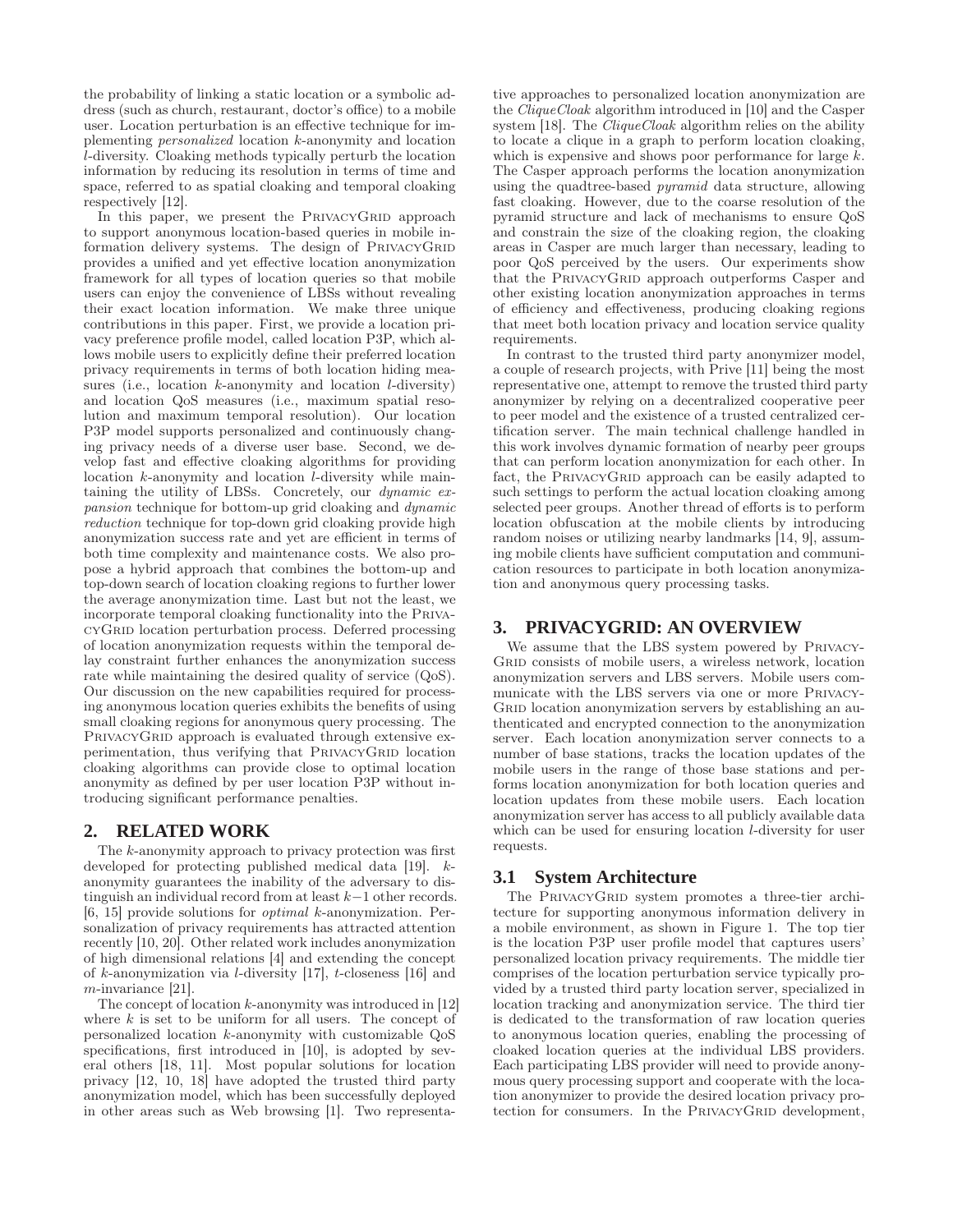

Figure 1: System Architecture

we consider the anonymous query processing component as an integral part of the solution.

Our location P3P model allows mobile users to specify what, when, how and with whom their location information can be shared. In addition to the standard P3P specification [2], we add four location privacy specific measures, two for location hiding constraints and two for QoS constraints. The first measure is location  $k$ -anonymity, which allows a mobile user to control her state of being unidentifiable from a set of  $k - 1$  other users. The second measure is location l-diversity, which allows the mobile user to control her state of being unidentifiable from a set of l different physical locations (such as churches, clinics, business offices). This measure can be seen as a companion measure of location k-anonymity and is particularly useful in reducing the risk of unwanted location inference when there are k or more distinct users at a single physical location (such as a clinic or a political gathering). The third measure is maximum spatial resolution, which allows the mobile user to control the spatial resolution reduction within an acceptable QoS specific range. It can be changed or adjusted according to the type of location service, the time of day, month or year, and on a per message level. Similarly, the fourth measure is maximum temporal resolution, which controls the temporal delay acceptable for maintaining the desired QoS.

The location anonymization component anonymizes the location information from mobile users, by performing spatial and temporal cloaking, based on their P3P profiles before passing the location information to the actual LBS providers (path 2 in Figure 1). The detailed location cloaking algorithm design will be discussed in subsequent sections.

The query anonymizer component is responsible for transforming each raw location query into two components: (1) an anonymized location query by replacing the exact location of the mobile user with the location cloaking box produced by the location anonymization module; and (2) the filtering condition that will prune the candidate set of query results to produce the exact result to the original raw query posed by the mobile user. For those LBSs that offer location dependent services over public locations, such as restaurants, gas stations, offices and so forth, only anonymized location queries are passed from the location anonymizer to the respective LBS provider. Mobile users who allow their movements to be tracked by certain LBSs may use their location P3P to specify how they want their location updates to be cloaked and to which LBS servers their location updates can be provided.

Upon receiving anonymized location queries, the LBS pro-

viders will invoke the anonymous query processing module. Anonymous location query processing consists of two key steps. First, each anonymized query will be evaluated at the LBS provider to produce the set of candidate results. Second, the candidate set of query answers will need to be filtered to get exact results. There are a couple of alternative ways of performing the filtering step for anonymous query processing. For example, one can choose to have the location anonymizer as the middleman between mobile users and individual LBS providers such that the filtering task is carried out at the location anonymizer and the exact query result is generated and returned to the mobile user through the location anonymizer (path 3A in Figure 1). This approach adds additional load and bottleneck to the location anonymizer. Alternatively, filtering can be performed at the mobile client. In this case, for each location query received by the location anonymizer, the anonymized query will be passed to the LBS provider, and the filter condition will be returned to the mobile user who issued the query. The LBS provider will pass the candidate set of answers to be filtered at the client (path 3B in Figure 1). Filtering at the client will introduce additional communication and processing overhead. Thus it is critical to develop techniques that can minimize the amount of processing to be performed at the mobile client side. We will dedicate Section 6 for discussing issues related to processing of anonymous location queries.

#### **3.2 Location Privacy Requirements**

In PRIVACYGRID the following requirements are considered essential for supporting anonymous location queries. Personalized user privacy profile: We provide two measures for mobile users to specify their location privacy requirements: location k-anonymity and location l-diversity. The former allows a mobile user to control her state of being not identifiable from a set of  $k-1$  other users. The latter allows a mobile user to control her state of being traceable to a set of at least l distinct public locations, which are typically referred to as symbolic addresses. Location l-diversity is particularly useful in reducing the risks of unauthorized location inference when there are k or more distinct users at a single physical location (such as a clinic or a church). A mobile user may change her privacy preference level (k and l values) as often as required or on a per message basis.

QoS guarantees: In order to provide effective location cloaking, PrivacyGrid provides two QoS measures which allow a mobile user to specify critical QoS constraints. The first QoS measure is the maximum spatial resolution, indicating the amount of spatial inaccuracy the user is willing to tolerate to maintain acceptable QoS. The second QoS measure is the maximum temporal resolution, ensuring that the delay introduced for cloaking a request message should be within an acceptable time interval. By utilizing these two quality metrics, PrivacyGrid aims at devising cloaking algorithms that will find the smallest possible cloaking region meeting desired privacy levels for each location anonymization request.

Dynamic tradeoff between privacy and quality: In PRIVACYGRID, we stress that location perturbation algorithms should be capable of dynamically making trade-offs between privacy and QoS. Unnecessarily large cloaking boxes will lead to not only poor QoS for the mobile users but also larger result sets to be transported from the corresponding LBS provider and higher processing costs for filtering at either the mobile client side or at the location anonymizer, inevitably leading to larger delays for obtaining useful query results.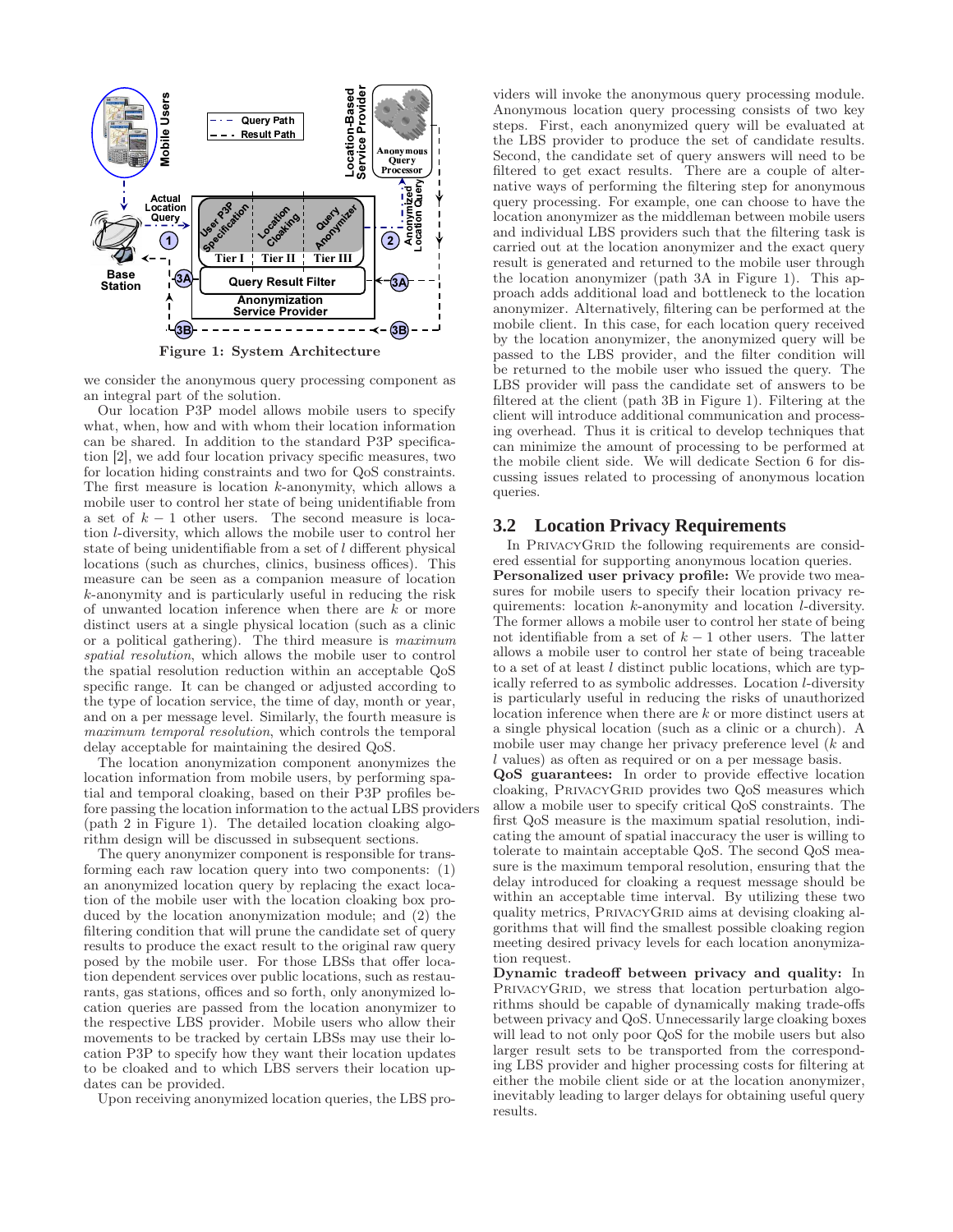Efficiency and scalability: In PRIVACYGRID, a mobile user can change her location P3P at any time. The cloaking algorithms should be effective and scalable in the presence of changing requirements on both the number of mobile users and the content of location P3P. At the same time, the cloaking algorithms must be fast and capable of keeping the perceived delays due to location anonymization to a minimum.

#### **3.3 Basic Concepts**

In this section, we define the basic concepts that are required for the subsequent discussion of the PRIVACYGRID framework.

Universe of discourse (UoD): We refer to the geographical area of interest as the universe of discourse (or map), which is defined by  $U = Rect(x, y, w, h)$ , where x is the xcoordinate and  $y$  is the y-coordinate of the lower left corner of a rectangular region,  $w$  is the width and  $h$  is the height of the universe of discourse. Basically, we consider maps which are rectangular in shape.

Grid and grid cells: In our framework, we map the universe of discourse  $U = Rect(x, y, w, h)$  onto a grid G of cells. Each grid cell is an  $\alpha \times \beta$  rectangular area, where  $\alpha, \beta$  are system parameters that define the cell size of the grid G. Formally, a grid corresponding to the universe of discourse U can be defined as  $G(\hat{U}, \alpha, \beta) = \{A_{i,j} : 1 \leq i \leq M, 1 \leq j \leq \beta\}$  $N, A_{i,j} = Rect(x+i\times\alpha, y+j\times\beta, \alpha, \beta), M = [w/\alpha], N =$  $[h/\beta]$ .  $A_{i,j}$  is an  $\alpha \times \beta$  rectangular area representing the grid cell that is located in the ith column and jth row of the grid G.

**Position to grid cell mapping:** Let  $\vec{p} = (p_x, p_y)$  be the position of a moving object in the universe of discourse  $U = Rect(x, y, w, h)$ . Let  $A_{i,j}$  denote a cell in the grid  $G(U, \alpha, \beta)$ . Pmap( $\vec{p}$ ) is a position to grid cell mapping, defined as  $Pmap(\vec{p}) = A_{\lceil \frac{p_x-x}{\alpha} \rceil, \lceil \frac{p_y-y}{\beta} \rceil}.$ 

Current grid cell of a moving object: Current grid cell of a moving object is the grid cell which contains the current position of the moving object. If  $O_m$  is a moving object whose current position, denoted as  $\vec{p}$ , is in the Universe of Discourse  $U$ , then the current grid cell of the object is formally defined by curr  $cell(O_m) = Pmap(\vec{p}).$ 

User privacy preference profile: PRIVACYGRID uses a personalized location privacy model. A user registered with the anonymization server specifies her location privacy requirements in terms of her desired user anonymity level  $k$ , desired location diversity level l, maximum spatial resolution  $\{d_x, d_y\}$  and maximum temporal resolution  $d_t$ . Each location P3P record is of the form  $\langle obj_{id}, LBS_{info}, req_{id}, k,$  $l, \{d_x, d_y, d_t\}\rangle$ , where *obj<sub>id</sub>* identifies the user,  $LBS_{info}$  is optional and provides the type and the identifier of the LBS this P3P record is applied to and  $req_{id}$  is used to uniquely identify a service request posed by the user with the given *obj<sub>id</sub>*. We use  $k = 1$  and  $l = 0$  or  $l = 1$  as the default setting, neither anonymity nor diversity are considered. When k and l use their default settings,  $d_x, d_y, d_t$  are set to unknown value null.

#### **3.4 Location Anonymization Server**

In PRIVACYGRID, each message  $m_s$  received by the anonymizer is of the form  $\langle obj_{id}, req_{id}, \{x, y, t\}, k, l, \{d_x, d_y, d_t\}\rangle.$ The  $obj_{id}$  and  $req_{id}$  uniquely identify a message. The coordinate  $(x, y)$  and the timestamp t together form the three dimensional spatio-temporal location point of the mobile user who issued the message  $m_s$ . The parameters  $\{k, l, d_x, d_y, d_t\}$ denote the location P3P specified by the mobile user who issued this request. The location anonymization server will transform the original message  $m_s$  to a location perturbed

message  $m_t$  of the form  $\langle h(obj_{id}||req_{id}), \{X : [x_s, x_e], Y :$  $[y_s, y_e], I : [t_s, t_e] \rangle$ , where h is a secure hash function, X :  $[x_s, x_e]$  and  $Y : [y_s, y_e]$  denote the spatial cloaking box of the message on x-axis and y-axis respectively, such that  $x_e - x, x - x_s \le d_x$  and  $y_e - y, y - y_s \le d_y$ ; and  $I : [t_s, t_e]$ denotes the temporal cloaking interval such that  $t_e-t_s \leq d_t$ . Furthermore, there are at least  $k-1$  other mobile users and at least l symbolic addresses located within the same spatiotemporal cloaking box defined by  $\langle X : [x_s, x_e], Y : [y_s, y_e], I$ :  $[t_s, t_e]$ . We refer to this process as spatio-temporal cloaking based message perturbation. We will describe the Privacy-GRID spatial cloaking algorithms for finding an ideal spatial cloaking box  $\langle X : [x_s, x_e], Y : [y_s, y_e] \rangle$  that meets the kanonymity and l-diversity requirements in Section 4.

#### **3.5 Evaluation Metrics**

In this section, we define several metrics that will be used to evaluate the effectiveness and efficiency of PRIVACYGRID location cloaking algorithms. The anonymization success rate (ASR) and relative anonymity (relative diversity) levels are important measures for evaluating the effectiveness of the cloaking algorithms. Another useful effectiveness measure is the user location distribution (ULD) with respect to the cloaking box. It measures the strength of the location cloaking algorithm against inference attacks that attempt to guess the actual location of the mobile users with respect to the center of the cloaking region. Important efficiency measures include relative spatial resolution and message processing time.

Anonymization Success Rate (ASR): The primary goal of our location cloaking algorithms is to maximize the number of messages perturbed successfully while maintaining their anonymization constraints, specified by their privacy and QoS requirements. We define the anonymization success rate as the fraction of messages cloaked successfully by an algorithm with respect to the set of received anonymization requests. Let M denote the set of anonymization requests issued to the system. The set of messages that are successfully perturbed can be computed by  $\{m_t|m_t = f_{clock}(m_s), m_s \in$  $M$ , where  $f_{cloak}(m_s)$  denotes a PRIVACYGRID location cloaking algorithm. Thus, the anonymization success rate of  $f_{clock}(m_s)$  is defined as follows:

 $ASR(f_{clock}(m_s)) = \frac{|\{m_t|m_t = f_{clock}(m_s), m_s \in M\}|}{|M|}.$ 

Relative Anonymity and Relative Diversity Levels: This metric measures the achieved anonymity and diversity levels for successfully cloaked messages normalized by the anonymity level  $k$  and diversity level  $l$  in the mobile user's location P3P. Intuitively, Relative Anonymity Level (RAL) measures the ratio of anonymity achieved by the cloaking algorithm to the user specified k-anonymity level, i.e.,  $\frac{k'}{k}$  $\frac{k}{k}$  and Relative Diversity Level (RDL) provides a similar measure for *l*-diversity  $\frac{l'}{l}$  $\frac{1}{l}$ , where k, l denote the user-defined values for a message  $m_s$  and  $k', l'$  denote the actual values obtained for the perturbed message  $m_t(k' \geq k, l' \geq l)$ . Note that for successful anonymization relative anonymity level cannot go below 1. Although, the location cloaking algorithms aim at obtaining higher anonymity for the same cloaking area, excessive anonymity achieved at the cost of cloaking the location to a much larger region leads to poor QoS and costly processing of anonymous queries. Hence, the lower the relative anonymity and relative diversity levels, the more effective the cloaking algorithm.

Relative Spatial Resolution (RSR): This metric measures the ability of a cloaking algorithm to provide the smallest cloaking area that meets the  $k$ -anonymity and  $l$ -diversity requirements. Given a message  $m_s$  and its perturbed version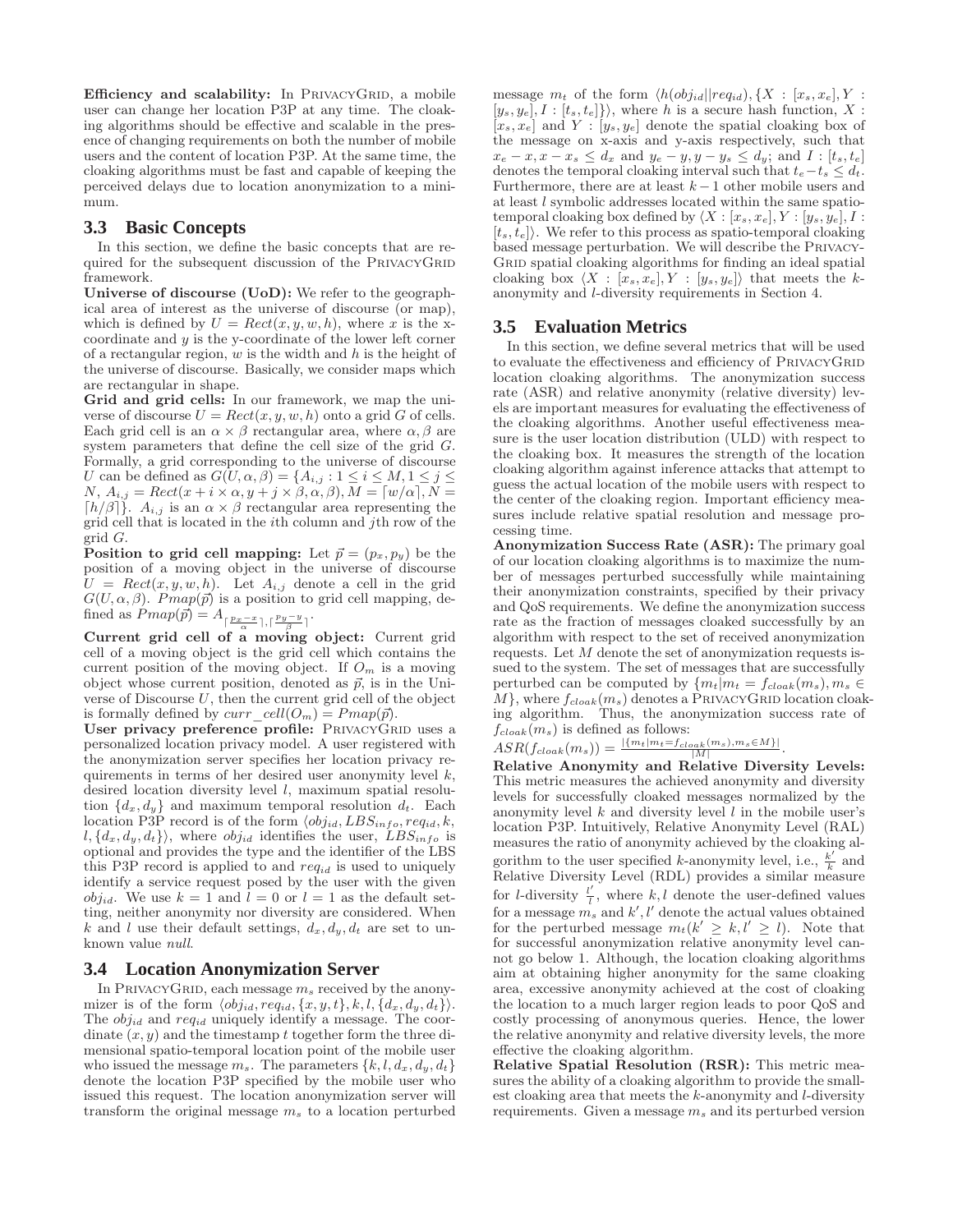

 $m_t$ , we can measure the RSR by using the minimum spatial cloaking area as calculated by the cloaking algorithm. We define the RSR of a cloaking algorithm over a set of perturbed messages  $T$  as follows:

 $RSR = \frac{1}{|T|}\sum_{m_t = f_{clock}(m_s) \in T} \sqrt{\frac{2 \cdot m_s.d_x \cdot 2 \cdot m_s.d_y}{||B_{cl}(m_t).X|| \cdot ||B_{cl}(m_t).Y||}},$ where  $(d_x, d_y)$  denote the maximal spatial resolution constraints for message  $m_s$  and  $(B_{cl}(m_t)$ .  $X, B_{cl}(m_t)$ .  $Y)$  represent the dimensions of the cloaking box  $B_{cl}(m_t)$ . Higher relative spatial resolution measure implies that the cloaked spatial region is smaller relative to the user-specified max-

imum spatial resolution area and the cloaking algorithm is more effective.

User Location Distribution(ULD): This metric is used to measure the level of difficulty in inferencing the location of a user within the cloaking region shared by  $k$  users. We determine the user location distribution within the cloaked area by measuring the normalized distance of the actual user position to the center of the cloaked area for each successfully anonymized message. A uniform user location distribution implies the algorithm is more effective in terms of robustness against aforementioned inference attacks as the actual user location may lie anywhere within the cloaked region.

Message Anonymization Time: This metric measures the run-time performance of the cloaking algorithm in terms of time complexity. Efficient cloaking implies that the cloaking algorithm spends less processing time to perturb messages.

# **4. PRIVACYGRID SPATIAL CLOAKING AL-GORITHMS**

In this section we introduce basic data structures and two dynamic grid-based location cloaking algorithms: bottomup spatial cloaking and top-down spatial cloaking, both aiming at finding the smallest spatial cloaking box given the location of a mobile user. Ideally, this means that there exists no smaller spatial cloaking box that satisfies both location k-anonymity and location l-diversity requirements as well as the maximum spatio-temporal resolution constraints defined in the users' location P3P.

#### **4.1 Data Structures**

In PrivacyGrid the entire UoD is divided into grid cells of  $\alpha \times \beta$  size by superimposing a grid on top of the UoD.  $\alpha$ and  $\beta$  are system-controlled parameters that can be tuned based on a number of factors, such as the cloaking speed, granularity of cloaking boxes and average size of user-defined maximum spatial resolutions. Figure 2 illustrates the PrivacyGrid Index (PI) and the Cell Object Count Map (COCM) data structures.

PRIVACYGRID Index (PI): The PI data structure allows for fast and efficient computation of object counts belong-

 $\frac{1}{\text{9999}}$  PI, we use this data structure to keep a count of the number ing to a particular region of the UoD. Figure 2 illustrates the composition and construction of this grid-based object index. The mobile object index and the still object index share the same data structure though maintained separately. Cell Object Count Map (COCM): In addition to the mapping of each object to its current grid cell maintained by of mobile objects and a count of the number of static objects (symbolic addresses, such as gas stations, restaurants, offices, and so forth) located in each grid cell. Maintaining this data structure allows for fast computation of the total number of mobile users and the total number of static objects located in a given spatial area. For each grid cell, the count of static objects remains unchanged most of the time. However, the count of mobile objects may change as mobile users move from one cell to another.

## **4.2 Bottom-Up Grid Cloaking**

The bottom-up grid cloaking approach starts the cloaking process by taking the base cell containing the mobile object from which the cloaking request has originated as the candidate cloaking area. It performs two checks for each message with  $k$  or  $l$  higher than one in order to determine whether this candidate cloaking area meets the privacy and QoS requirements to be qualified as the ideal cloaking region. The first check is to determine if the current cell meets the userspecified maximum spatial resolution constraints. A second check looks up the cell object count map to determine if kanonymity and l-diversity requirements are met. If the second check is successful, the candidate cloaking area will be chosen as the cloaking region. If not, the algorithm will start the cell expansion process to enlarge the candidate cloaking area to neighboring cells. The cell expansion process stops when both *k*-anonymity and *l*-diversity requirements for the cloaked message are met.

The detailed description of the bottom-up cloaking algorithm [5] is omitted here due to space constraints. The core idea behind bottom-up cloaking is the execution of dynamic cell expansion when the candidate cloaking region fails to meet the location privacy and QoS constraints. Dynamic cell expansion takes an opportunistic approach to expand the candidate cloaking region to any of the four neighboring set of cells.

The decision on which of the four cells to choose first is based on the object counts; the neighboring cell(s) with the highest object count will be chosen for expansion, generating the new candidate cloaking box. Each candidate cloaking box is composed of a set of adjacent cells and is encoded by the row and column index of the these selected cells. We maintain the selected rows and the selected columns for all candidate cloaking boxes in order to infer the selected cells of the final cloaking area. The current candidate cloaking box may be expanded in any direction (North, South, East or West) by adding the row above the uppermost selected row (or below the lowermost selected row) or the column to the right of the rightmost selected column (or to the left of the leftmost selected column), thus dynamically building the cell-based cloaking box by selecting and adding the rows or the columns which lead to the maximum object count collectively.

For every odd iteration, the algorithm determines whether to add a row or a column as the cloaking area may be expanded in any direction. For even iterations, the algorithm expands the cloaking area, depending on whether a row or column was added in the previous iteration, in order to ensure that no vertical or horizontal skew is introduced. For example, if the algorithm added a row during the previous it-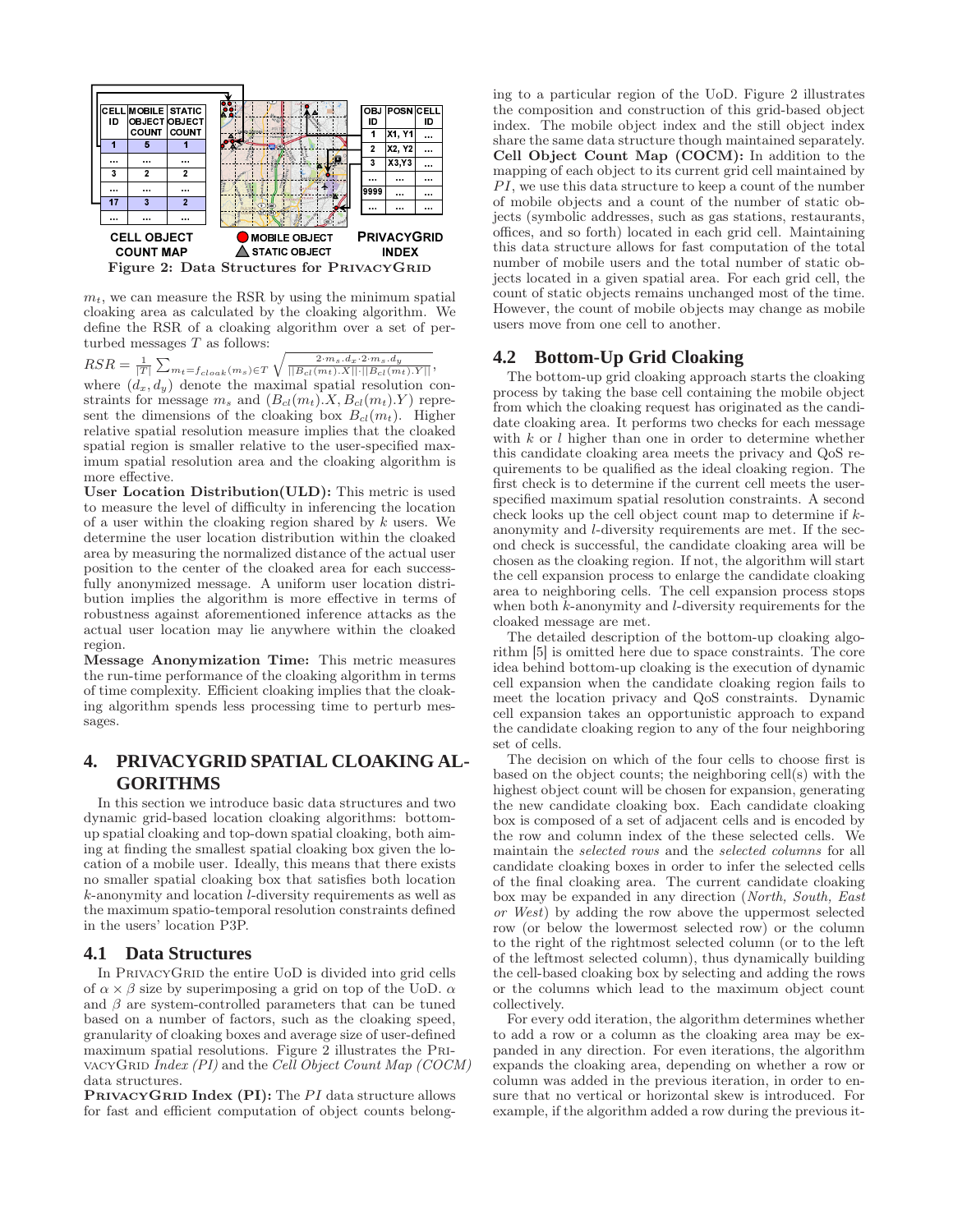

Figure 3: Bottom-Up Dynamic Expansion Example

eration, the current iteration would expand the cloaking box by addition of an adjacent column. The cell expansion steps are recursively repeated as long as the sum of object counts in all cells in selected rows and columns is less than the required k-anonymity and l-diversity levels. Upon meeting both the privacy and the QoS requirements, the algorithm uses the selected rows and columns to determine the grid cells forming the final cloaking area.

Figure 3 presents a walkthrough of the bottom-up dynamic expansion by example. In this example, we assume the user-defined  $k$  value is 20 and  $l$  value is 3. The cloaking request originates from the shaded cell with the mobile object count (number at top-left in each cell in Figure 3) of 6 and the still object count (number at bottom-right in each cell in Figure 3) of 1. It is located at the second row and the second column in the grid. We encode this candidate cloaking region by assigning the value of 2 to both selectedRows and selectedCols respectively. Clearly, this cell fails to meet both the k-anonymity and the l-diversity requirements. The algorithm starts the dynamic cell expansion process from the current cell. All neighboring cells of the shaded cell are considered. Given that the first row to the north increments the mobile object count to 12, the highest among all four neighboring cells, it is chosen to be the first cell for expansion. We add the row number 1 into the selectedRows to encode the new candidate cloaking region. Even though the total still object count in this candidate cloaking box is 3, satisfying the l-diversity requirement, the total mobile object count of 12 does not meet the user-specified k-anonymity requirement of 20. Thus the algorithm starts the next iteration of cell expansion. In this iteration, we choose one of the two neighboring columns of the candidate area to expand. We first consider the column to the left (first column in grid), which is not sufficient to meet the privacy requirements. Then we consider the column to the right (the third column in grid) which provides a cloaking area with the object count of  $k'=21$ , sufficient to meet the kanonymity requirement. Thus the algorithm terminates and returns  $selectedRows = \{1, 2\}$  and  $selectedCols = \{2, 3\}.$ 

In fact, there are two ways in which cell expansion can be performed: (1) static cell expansion based on a pre-defined pattern, such as the quadtree-based grid expansion [18] or (2) dynamic cell expansion that opportunistically determines appropriate neighboring cells to expand the candidate cloaking region at run time. It is interesting to note that the static expansion approach promotes static cloaking following a pre-defined structure. For example, the pyramid approach in [18] uses the quadtree-based pyramid structure and some steps may expand the cloaking area to a pre-defined parent cell along the pyramid hierarchy, quadrupling the cloaked area, limiting the ability of the algorithm to explore all options of varying granularity. Though such a static cloaking approach is simple and fast, it suffers from a number of weaknesses. For example, pyramid cloaking expands the cloaking



Figure 4: Pyramid Expansion Example

area to two or four times of the current size at each iteration, leading to a much bigger cloaking area and a much higher anonymity level than required, which hurts the QoS provided to the user and results in low anonymization success rate. In contrast to the static cloaking approach that selects the cloaking area using a pre-built cell composition structure, the dynamic expansion approach opportunistically expands the cloaking area, enabling the algorithm to quickly locate an ideal cloaking area that meets privacy and QoS requirements. Figure 4 shows pyramid expansion cloaking for the same example used in Figure 3. Clearly, pyramid expansion results in a much larger cloaking area with a much higher anonymity level than required. In contrast, the cloaking area produced by the dynamic bottom-up approach is much smaller as shown in Figure 3.

#### **4.3 Top-Down Grid Cloaking**

In some scenarios, a top-down cloaking approach performs anonymization faster compared to the bottom-up approach. For example, high k-anonymity and low maximal spatial resolution constraints may help the system quickly locate appropriate cloaking areas by using a top-down dynamic reduction approach as explained below. In PRIVACYGRID, we design the top-down dynamic grid cloaking algorithm by utilizing the user-specified maximum spatial resolution. We first find the largest grid cell region within the user-specified maximum spatial resolution area, and encode the candidate cloaking area by a set of selectedRows and selectedCols in a similar manner as is done in the bottom-up approach. If the largest possible candidate cloaking box fails to meet the desired privacy requirements, the message cannot be cloaked using user-defined privacy and QoS requirements and the algorithm terminates. Otherwise, the top-down cloaking approach starts searching for the smallest possible cloaking box that meets the k-anonymity and l-diversity requirements by iteratively removing either an outermost row or column with the lowest object count from the candidate cloaking area. This iterative process shrinks the candidate cloaking box along one of the four directions and terminates when object counts in candidate cloaking area fall below the privacy requirement. Due to space constraints, we omit the detailed algorithm in this paper and refer the readers to our technical report [5] for further discussion.

Figure 5 displays an example walkthrough of the top-down dynamic cloaking algorithm. Recall the previous example where a mobile user in the cell at the intersection of the second row and second column issued a location anonymization request. The shaded area in the leftmost figure displays the largest possible cloaking area computed based on the user-specified maximum spatial resolution. Given that the mobile object count is 35 and the still object count is 18, cell reduction is performed repeatedly by first removing the third row (lowest mobile object count) and then removing the first column. The final cloaking box consists of the four cells marked by the first two rows and the second and third columns, with  $k' = 21$  and  $l' = 6$ .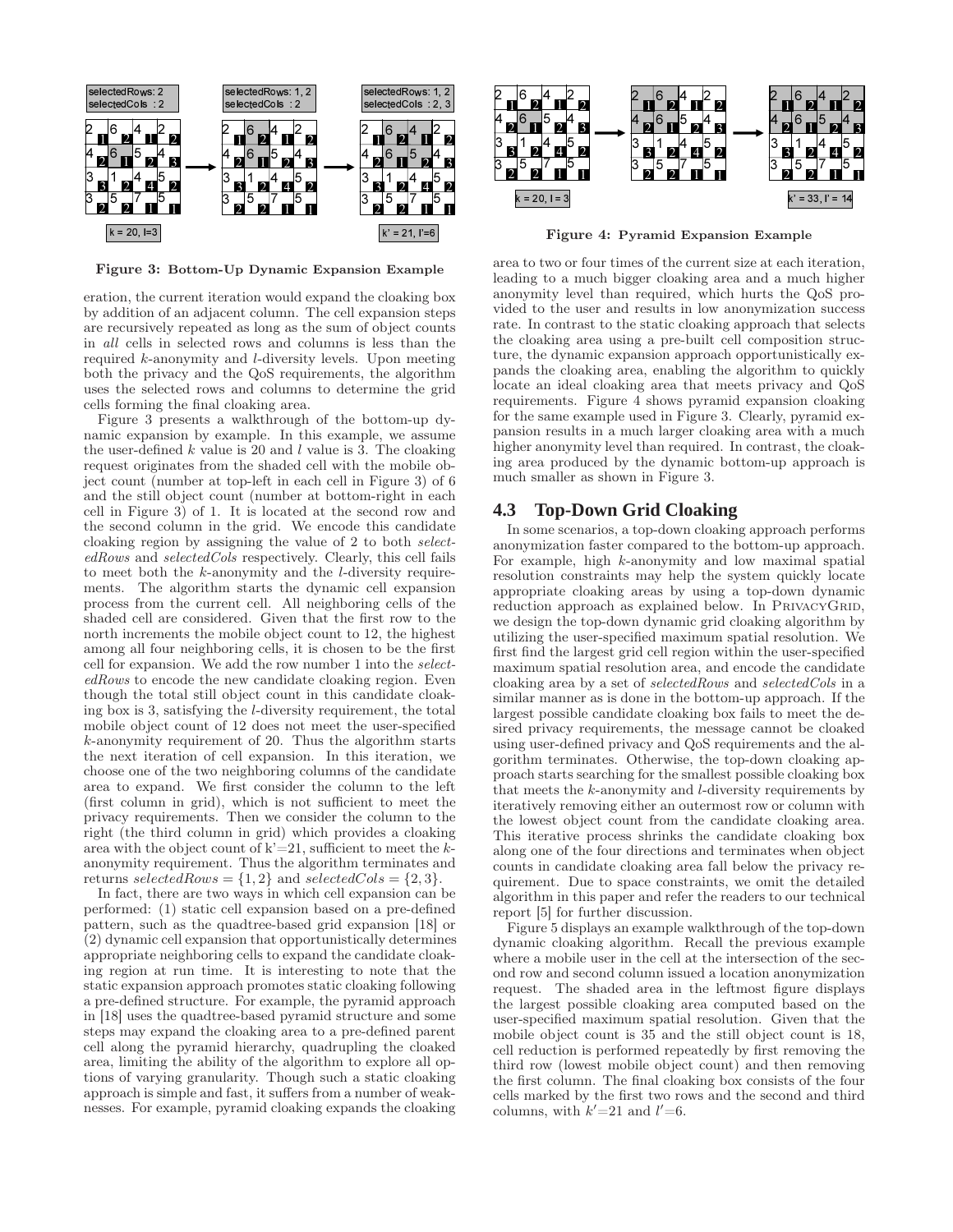

Figure 5: Top-Down Dynamic Reduction Example

#### **5. HYBRID CLOAKING**

An obvious enhancement to bottom-up and top-down cloaking algorithms is the hybrid approach that takes advantage of the strengths of both approaches to produce a cloaking algorithm that runs faster than either of them. There are several ways to combine the bottom-up and top-down methods. In the first prototype of PRIVACYGRID we adopt a most straightforward approach. The main idea is to provide guidelines on how to appropriately decide whether to proceed in a bottom-up or a top-down manner upon receiving a message cloaking request. For lower k-anonymity level and higher maximum spatial resolution values, the algorithm will benefit by proceeding in a bottom-up manner. On the other hand, for higher k-anonymity level and lower maximum spatial resolution values, the top-down approach clearly works faster than the bottom-up approach for finding the ideal cloaking box. Hence, the ability of the hybrid approach to identify whether it should proceed in a bottom-up or topdown manner upon receiving a cloaking request is crucial to its effectiveness. We provide some guidelines through a formal analysis of the hybrid cloaking algorithm in [5].

#### **6. PROCESSING ANONYMOUS QUERIES**

In PRIVACYGRID, each location query will be sanitized through the location anonymization server before proceeding to the relevant LBS provider. The location anonymization engine will transform a raw location query into two components: anonymized query and privacy sensitive filter. The anonymized query can be submitted to the LBS providers by either the mobile user who issued the original query or by the anonymizer. However, the privacy-sensitive filter will be kept either at the location anonymization engine or on the mobile client side. Upon receiving an anonymous query, the LBS provider will invoke the anonymous location query processing engine residing at the LBS provider. Based on processing logic, we divide anonymous location queries into two classes: location anonymous queries over static objects (public location data) and location anonymous queries over moving objects (privacy sensitive location data). In either case, instead of exact answers, the anonymous location query processor will return approximate query answers that include the exact answer. The exact answer will be computed over the minimal approximate answer either at the mobile client or at the location anonymizer, which then forwards the exact answer to the mobile client.

Anonymous location query processing poses two unique challenges. First, we must produce the minimal set of approximate answers, aiming at minimizing the amount of additional communication and computation cost due to the location privacy support. Second, with anonymous location queries, the exact query result must be delivered to the mobile user. This may be done through the trusted location anonymizer, which performs the post-processing and



forwards the exact answer to the mobile user. Alternatively, the minimal approximate answer can be forwarded directly to the mobile client by the LBS provider through the subset of base stations that cover the region of the minimal query answers. The base stations may broadcast the set of approximate answers with the secure query identifier − the hash of  $user_{id}$  and  $req_{id}$  (recall Section 3.4); only the mobile user who knows the secret identifier will be able to read the result set and perform the post-processing to produce the exact answer.

Most of the spatio-temporal query processing techniques developed in mobile data management field to date cannot be applied directly to anonymous query processing. We briefly describe below the anonymous query processing mechanisms required at the LBS server. In order to process range queries associated with cloaked spatial regions instead of spatial points and produce the minimal set of approximate answers for each anonymous query, the anonymous query processor needs to process each query in three steps: (1) determining the anonymous query minimum bounding rectangle (anonymous MBR) that contains the minimal set of approximate answers, (2) transforming the anonymous location query with anonymous MBR to an anonymity-aware range query, and (3) executing the range query using the traditional spatial query processor to produce the minimal set of approximate answers. Figure 6 illustrates this process using an example, where a moving object  $O_1$  issues a query Q, requesting for some static objects (e.g. restaurants) within the distance  $r$  from its current position. Figure  $6(a)$  shows the Minimum Bounding Rectangle (light grey rectangle) which forms the exact result set of the query Q using a traditional mobile query processor. Figure 6(b) shows the anonymous MBR (light grey rectangle) which produces the minimal set of approximate answers for the perturbed version of Q. The cloaked query region produced by the location anonymization server is shown as a dark grey rectangle contained inside the anonymous MBR. The mobile object  $O_1$  could be present anywhere within the cloaked query region. Thus the computation of anonymous MBR will need to consider the four corner points of the cloaked rectangle and the entire region within a maximum distance  $r$  from each corner point to ensure that the anonymous MBR includes the exact answer of the query, as long as  $O_1$  lies within the cloaked region. Different formulae will be required for computing anonymous MBR for different types of location queries. For example, [18] presents an efficient algorithm for privacy-aware processing of nearest neighbor queries (kNN). Due to space constraints, we omit the algorithms for computing the anonymous MBRs for range queries and other types of location queries and the correctness proof for these algorithms in terms of their minimality and inclusion of exact answer.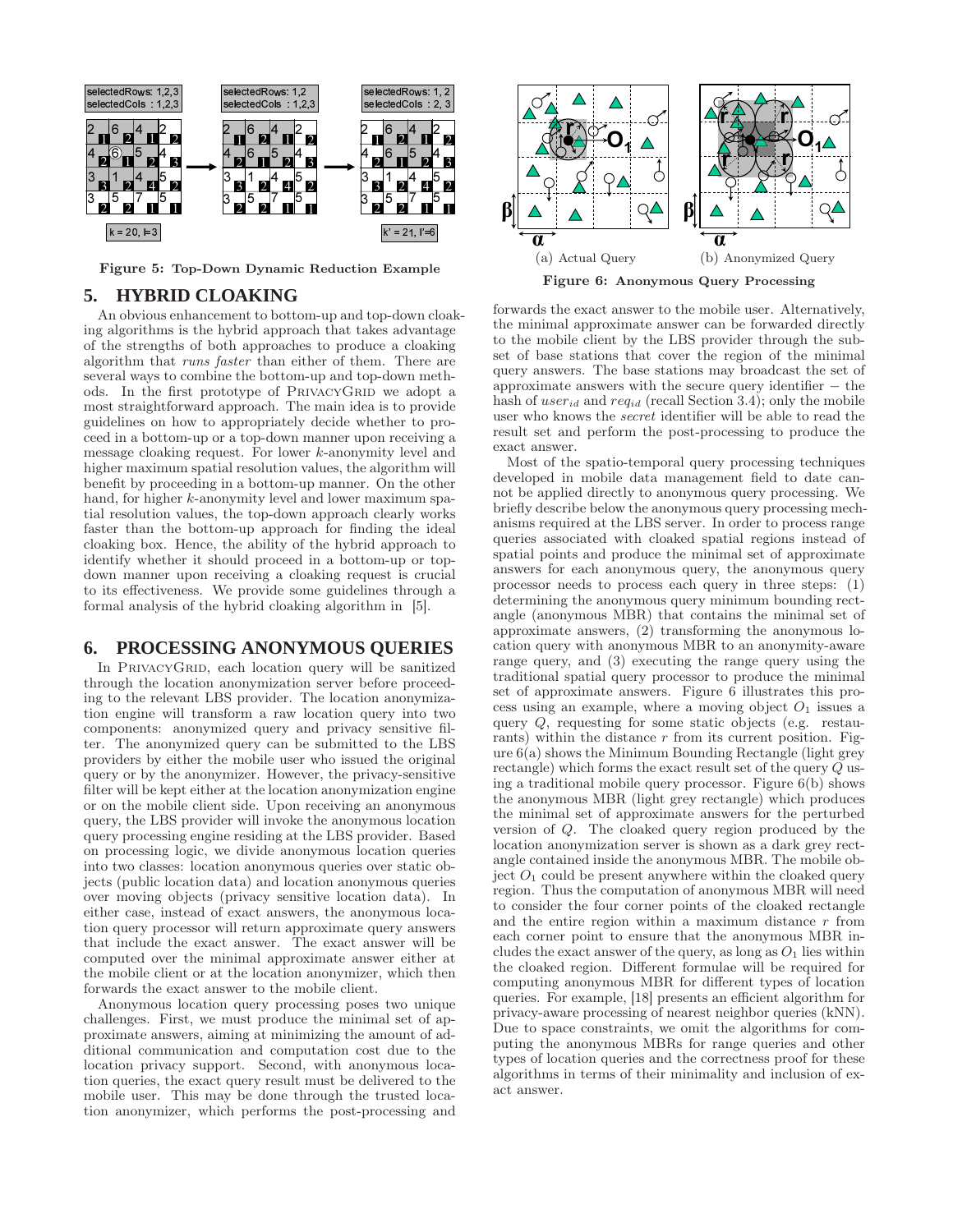| Road type                                                                                                          | Expressway Arterial Collector |       |     |
|--------------------------------------------------------------------------------------------------------------------|-------------------------------|-------|-----|
| Mean speed $(km/h)$                                                                                                | 90                            |       | 50  |
| $\mid$ Std. dev. $(km/h)$                                                                                          | 20.                           |       |     |
| $\operatorname{Traffic}\nolimits \operatorname{data}\nolimits \left( \operatorname{cars}\nolimits /{\bf h}\right)$ | 2916.6                        | 916.6 | 250 |

Table 1: Motion Parameters

### **7. EXPERIMENTAL EVALUATION**

We divide the experimental evaluation of PRIVACYGRID into two components: the effectiveness of our cloaking algorithms in terms of privacy and quality requirements and their performance in terms of time complexity and scalability. Before reporting our experimental results, we first describe the experimental setup, including the road-network based mobile object simulator used in the experiments.

# **7.1 Experimental Setup**

We extend the simulator from [10] to evaluate the effectiveness and performance of PRIVACYGRID cloaking algorithms. The simulator generates a trace of cars moving on a real-world road network, obtained from maps available at the National Mapping Division of the USGS [3], and generates requests based on the position information from the trace. The simulator extracts the road network based on three types of roads − expressway, arterial and collector roads. Our experimentation uses a map from the Chamblee region of Georgia, which covers an area of approximately  $168 km<sup>2</sup>$ , to generate traces for a two hour duration. Traffic volume data from [12] is used, generating a set of 10,000 cars on the road network for Chamblee. Table 1 lists mean speeds, standard deviation and traffic volume values for each road type. Cars are randomly placed on the road network according to the traffic densities, start moving on the roads and proceed in a random direction at the intersections. The simulator attempts to keep the number of cars on each type of road constant with time. Each car generates a set of messages during the simulation. By default, each message specifies an anonymity level k from the range  $[2, 150]$  using a Zipf parameter of 0.6 favoring higher k values. Our experiments do not consider l-diversity requirements, but can be easily extended to measure relevant values. The maximum spatial resolution (or spatial tolerance) values of the messages are selected independently using normal distribution with default mean spatial resolution of  $600m$  and  $5\%$  standard deviation. Though all parameters take their default values if not stated otherwise, the settings of many parameters are changed in different experiments to show the impact of these parameters on the effectiveness and efficiency of the algorithms.

# **7.2 Experimental Results**

Our experimental evaluation of the PRIVACYGRID algorithms consists of two parts. First, we evaluate the effectiveness of the location anonymization algorithms by measuring success rate, relative anonymity level, relative spatial resolution, average cloaking time, user location distribution and observe how these parameters behave when we vary the settings of a number of parameters, such as grid cell size, anonymity level k and maximum spatial resolution  $\{d_x, d_y\}$ . Then we evaluate the scalability of the algorithms in terms of cloaking time and update cost by varying the number of mobile users. We briefly describe the impact of incorporating temporal cloaking on the anonymization success rate of our dynamic approaches. Our results show that the PrivacyGrid dynamic grid cloaking algorithms are fast, effective, scalable and outperform other location cloaking approaches in terms of both anonymization success rate and cloaking  $QoS$  in the presence of a larger range of  $k$  values.



Figure 7: Results with Varying Size of Grid Cells

#### *7.2.1 Varying Size of Grid Cells*

This set of experiments aims at measuring cloaking performance obtained by using different settings of grid cell size. Figure 7 shows the results measured for different settings of grid cell size which are equivalent to different settings for the grid size, ranging from  $128 \times 128$  cells to  $1024 \times 1024$  cells. The user-defined anonymity levels for this set of experiments are chosen in the range  $[10 - 50]$  with a Zipf distribution using parameter 0.6 favoring higher k values.

Figure 7(a) shows that the basic pyramid expansion (BPE) is fast in terms of cloaking time and the cloaking time does not increase significantly with the decrease in the size of grid cells. We implement the basic location anonymizer using the pyramid approach as described in [18]. Due to the fine granularity of the grid structure and consequently small cell sizes, the adaptive location anonymizer [18] does not work well due to frequent splitting and merging of cells and experiences inferior performance compared to the basic anonymizer. Except for the smallest grid size, both bottom-up dynamic expansion (BUDE) and top-down dynamic reduction (TDDR) almost match the performance of BPE. More rows (or columns) need to be added (or removed) to obtain ideal cloaking regions but maintenance of data structures is less expensive for these approaches. Interesting to note is that the actual cloaking time of all dynamic approaches is still below 1.5 ms in all cases and such low delays are hardly perceivable. Hybrid dynamic expansion reduction (HDER) performs better than both bottomup and top-down approach, adapting appropriately to each message, by deciding whether to proceed in a bottom-up or top-down fashion.

From Figure 7(b) we observe two interesting results. First, the success rate, the relative anonymity level (RAL) and the relative spatial resolution (RSR) do not change much as we vary the size of grid cells. Second, given a fixed grid cell size, say  $[24m \times 28m]$ , we see sharp differences when comparing BPE with the three dynamic grid cloaking approaches. BPE, though marginally faster for the smallest grid cell sizes (recall Figure 7(a)), has only  $41\%$  of the messages being anonymized successfully when QoS measures are considered, while all the dynamic approaches have similar but much higher rate of success  $(> 92.8\%)$ . All the dynamic approaches give low relative anonymity levels, which are close to one, whereas the BPE approach has about 17% higher relative anonymity level, indicating that it might be cloaking requests to unnecessarily larger spatial regions. This is confirmed by the relative spatial resolution (RSR) measurement, which is about 40% higher for the dynamic approaches when compared to BPE. We use grid cells of size  $[24m \times 28m]$  for further evaluation.

#### *7.2.2 Varying User-defined Anonymity Level* k

This set of experiments evaluates cloaking performance with varying anonymity level k for various ranges:  $[2-10]$ ,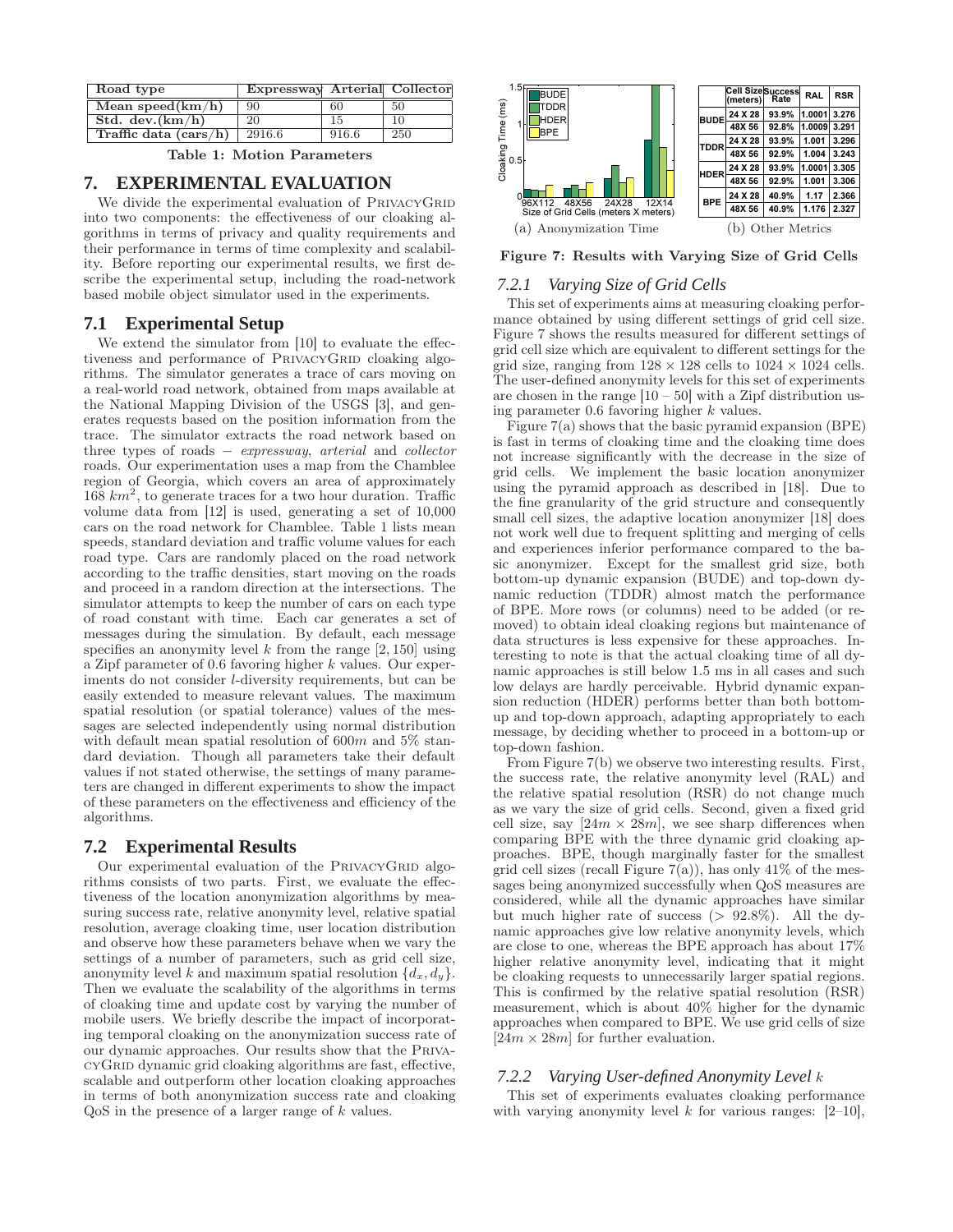

Figure 9: Results with Varying Maximum Spatial Resolution

[10–50], [50–100] and [100–150]. Maximum spatial resolution values for the anonymity ranges are 400 m, 800 m, 1200 m and 1600 m (mean values with 5% standard deviation) respectively and are chosen to be large enough to theoretically allow cloaking of a large fraction of the messages. Figure 8 shows that BPE is able to cloak only around 70% of the messages with anonymity level  $k$  set in the range of  $[2-10]$ and the success rate falls further to 50-60% with increasing k values. In contrast, the dynamic approaches cloak 95- 99.6% of the messages within user-defined maximum spatial resolution values (Figure 8(a)). From Figure 8(b), we see that BPE results in higher relative anonymity level but all dynamic cloaking approaches have relative anonymity levels close to one, indicating that the anonymity levels obtained for all perturbed messages are very close to the user-defined k.

Figure  $8(c)$  shows the impact of varying k on the cloaking time of all algorithms. BPE is the fastest and its cloaking time does not increase much with the increase in the userdefined  $k$  values. Though all dynamic cloaking algorithms will incur relatively higher cloaking time with increasing  $k$ values, the amount of increase in cloaking time for BUDE and HDER is lower when compared to TDDR. It is important to note that the cloaking time for the worst case (where the top down approach is used) is still below 3.5 ms for  $k$ values in [100–150].

Figure 8(d) displays the impact of changing  $k$  values on relative spatial resolution (RSR) obtained for the perturbed messages. Clearly, the dynamic cloaking algorithms have considerably higher RSR (25-35%) than BPE approach for all  $k$  values, though RSR values decrease as the  $k$  values become larger.

#### *7.2.3 Varying Maximum Spatial Resolution Values*

This set of experiments examines the performance of the algorithms by varying the maximum spatial resolution settings; messages are generated with anonymity level  $k$  from the range [10–50] with Zipf distribution using parameter 0.6, favoring messages with higher  $k$  values. We vary the maximum spatial resolution value from 500 m to 800 m (mean values with 5% standard deviation) and examine the effect



Figure 10: Results with Varying Number of Users

of different settings of maximum spatial resolution on the effectiveness of the different approaches. Figure 9 displays the results. The dynamic approaches are able to cloak all messages which can be theoretically cloaked for each maximum spatial resolution value, whereas BPE fails to cloak a large number of messages (50-60% less as shown in Figure  $9(a)$ ). Figure  $9(b)$  shows that the relative anonymity levels for all cloaking algorithms do not change much when the user-defined maximum spatial resolutions change significantly. Figure  $9(c)$  shows that only the top-down cloaking algorithm experiences an increase in cloaking time as the maximum spatial resolution values increase, while other cloaking algorithms are not very time-sensitive to maximum spatial resolution. Finally, Figure  $9(d)$  shows that with increasing maximum spatial resolution, the relative spatial resolution (RSR) for all cloaking algorithms will increase proportionally, with a close to constant gap between BPE and the dynamic grid algorithms.

#### *7.2.4 Scalability*

We now study the scalability of the PRIVACYGRID system with respect to the changing number of mobile users. Obviously, as the number of users in the system increases, we can expect the cloaking time for algorithms to generally decrease as messages will be anonymized more easily, but the update costs for the grid-based structures will also increase. We use a similar setup to that in Section 7.2.3 with the mean spatial resolution fixed at 800 m with 5% stan